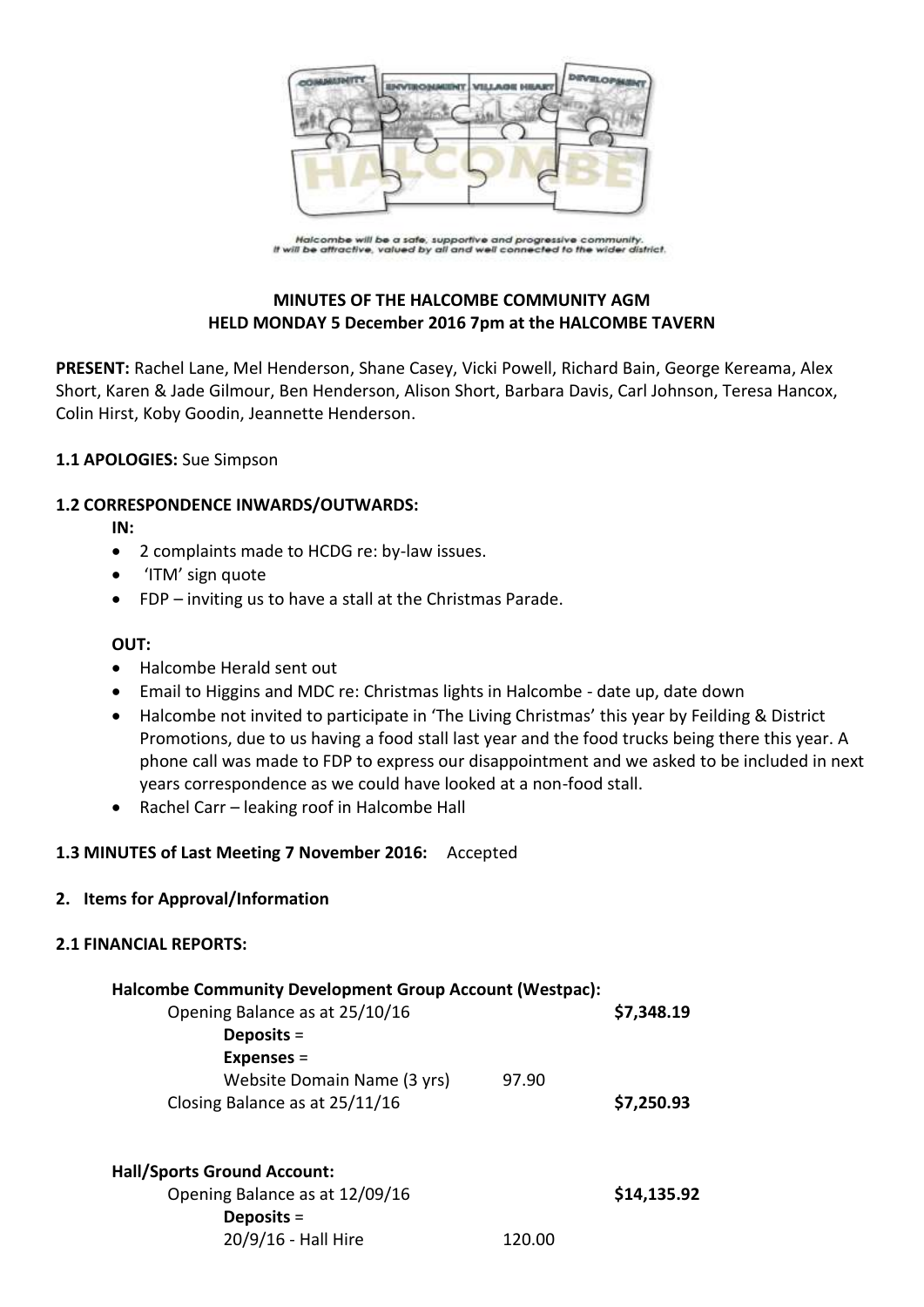| <b>Expenses =</b> |
|-------------------|
|-------------------|

30/9/16 – Trev's Plumming (Zip) 139.60

Closing Balance as at 11/10/16 **\$14,116.32**

# **2.2 COUNCIL REPORT:**

Halcombe Community Development Elections: Rachel Lane (Chair) Mel Henderson (Treasurer) Jeannette Henderson (Secretary) Committee members: Vicki Powell, Richard Bain, George Kereama, Alex Short, Karen Gilmour, Teresa Hancox. Shane congratulated the new committee. The new MDC include 5 new members. 26 new New Zealand Citizens. 15<sup>th</sup> December – last sitting of council for 2016.

# **3. Other Business**



### **3.1 Community**

### **Calendar for 2016:**

- Christmas Lights Erect at 10am Sat  $10^{th}$  Dec Take down Sat  $7^{th}$  Jan
- Christmas Carols Saturday 10<sup>th</sup> Dec 2016 Sausage sizzle 6pm, Carols at 6.30pm
- Waitangi Day Monday  $6<sup>th</sup>$  Feb 2017 (Need new sign)
- ANZAC Day April 2017
- Waitangi Day 2017 Powhiri at Marae. Assemble at 9.30am with koha. Morning tea will be served.
- Signs ITM/website signs have been agreed. Approval given (cost \$410+GST for the 2).
- ANZAC Day Wayne Short has reported on big plans for 2017 ANZAC Day no updated report

| <b>Action Summary</b>                                             | Person responsible     | <b>Minutes date</b> |
|-------------------------------------------------------------------|------------------------|---------------------|
| <b>COMMUNITY</b>                                                  |                        |                     |
| Halcombe community Civil Defence strategy: still progressing      | Sue                    | Feb 2014            |
| <b>Soldier History: WWII</b>                                      | Richard + Jeannette    | May 2014            |
| Picture from Vicki: We need to decide where to put this.          | Mel / All              | <b>July 2014</b>    |
| <b>Community Calendar:</b> Dates need to be loaded into it $+$ it | All to feed-in dates + | Aug 2014            |
| published on the website.                                         | Rachel to load         |                     |



**3.2 Environment**

**Walkway**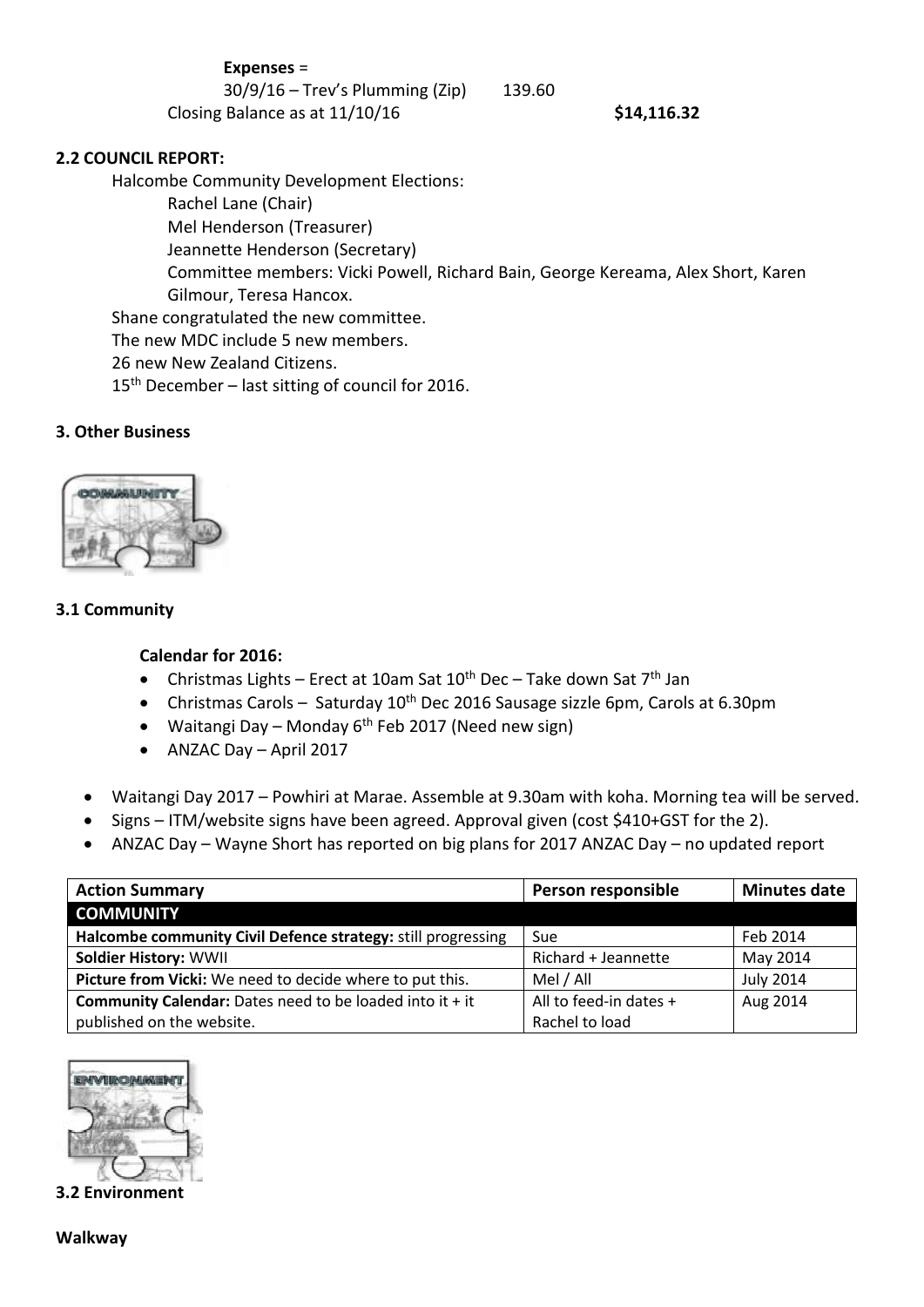- Monteith Street end needs spraying Vicki needs help to spray as she has hurt her back. Carl to speak to Rec Services.
- Colin Hirst to ask if the PD guys can help with weeding around trees.
- List of new trees required to be sent to Council plant in Autumn, plant trees in groups to give them protection from weather. This will be discussed more and a plan made in the New Year.
- To recognise our main sponsors, the idea was floated to erect small signs at the road ends of the on 8-wire fence along the walkway – to be discussed further in the New Year.
- Spray Rec services will spray with blue dye 4 times per annum. As above, Carl to see if the next lot can be done asap.
- Need a Facebook message No horses on the Walkway please as they are rutting up the surface.

## **Domain Fence**

No response to help erect fence.

# **Rubbish**

Erect a 'Keep Halcombe Beautiful' sign on Halcombe road through the village.

| <b>Action Summary</b>                                                                                            | Person responsible | <b>Minutes date</b> |
|------------------------------------------------------------------------------------------------------------------|--------------------|---------------------|
| <b>ENVIRONMENT</b>                                                                                               |                    |                     |
| Thank you plaque: Rachel to organise a plaque for RAL to go<br>on their "sponsorship wall". - Needs to be put up | Rachel             | Sept 2014           |
| Balance of the Health & Safety equipment to be purchased                                                         | Rachel             | June 2016           |
| Domain fence to be done                                                                                          | Jeff               | Sept 2016           |



## **3.3 Village Heart**

- Not heard back from MDC Compliance team after their visit to our meeting held in November.
- The HCDG will look to submit on the need for tighter restrictions on the Relocated Buildings in the next review of the District Plan.
- Phase II plan for Halcombe CBD will proceed after some of the compliance issues are resolved.

# **Hall and Sports ground**

- Hall roof is again leaking
	- **Need more silica and screws then repaint**
	- New overflow to Water Tank required
	- Gutters need to be cleaned out will require Cherry Pickers. MDC to organise.
- Hall curtains need looking at, may not need a new curtain if we can repair old.

| <b>Action Summary</b>                                      | Person responsible | <b>Minutes date</b> |
|------------------------------------------------------------|--------------------|---------------------|
| <b>VILLAGE HEART</b>                                       |                    |                     |
| Signage for Toilets: Jeff to put this up.                  | Jeff Lane          | Mar 2014            |
| <b>HALL/SPORTS GROUND</b>                                  |                    |                     |
| Policy for accessing Hall/Sports Ground funds: Application | Rachel             | Feb 2016            |
| form to be completed.                                      |                    |                     |
| Carpet for supper room area: Quote required for this.      | Mel                | <b>July 2014</b>    |
| New Vinyl for Toilets: Quote required                      | Mel                | Aug 2014            |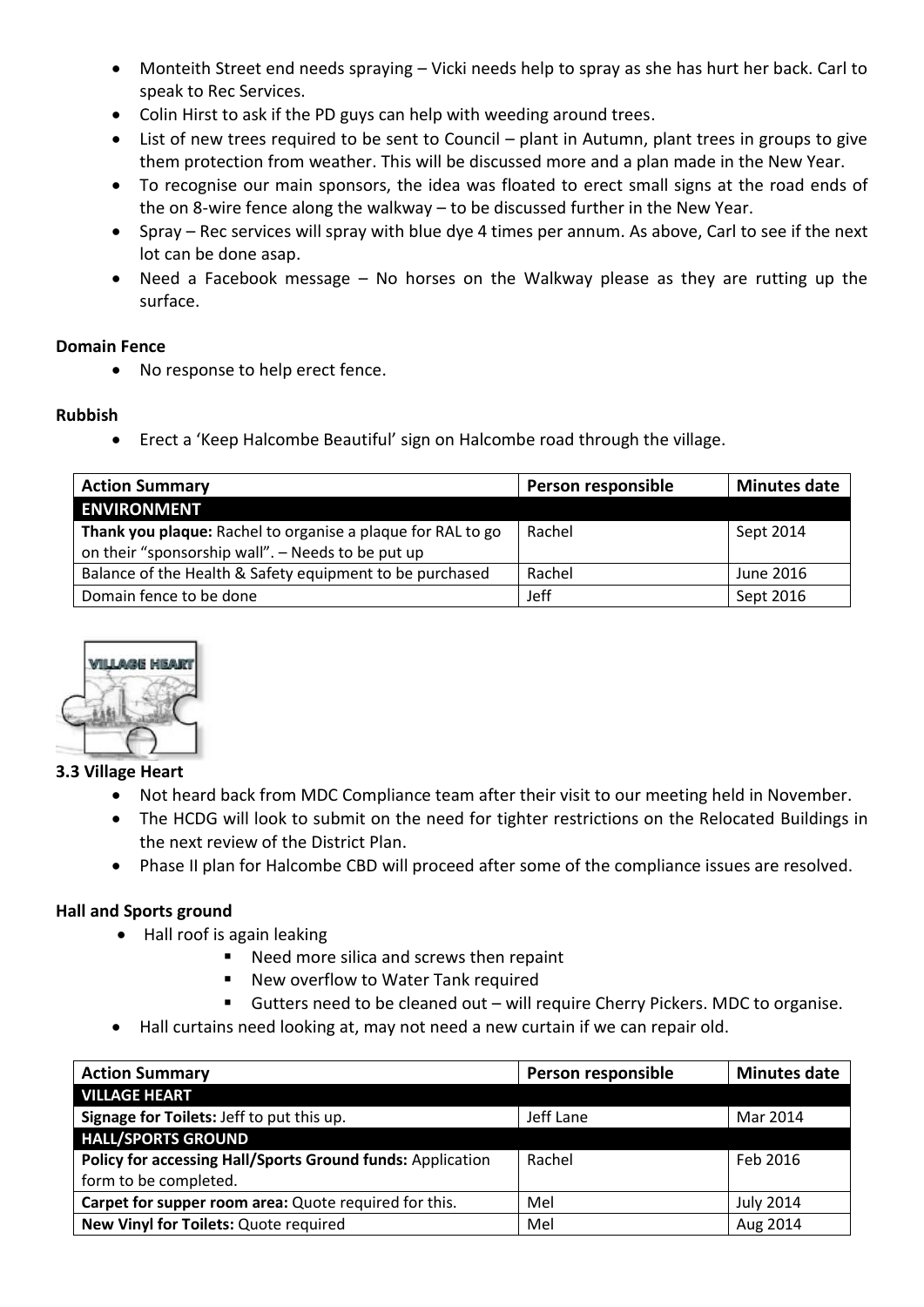| Hall furniture: Replace with lighter tables and chairs    | Mel/Karen/Rachel/Jeanette | Aug 2014   |
|-----------------------------------------------------------|---------------------------|------------|
| Hall curtain: Needs to be gotten off Wayne and altered.   | Rachel / Mel              | April 2015 |
| Playground water pooling: Richard to look at it.          | <b>Richard Bain</b>       | April 2015 |
| Loading ramp to be built                                  | Working bee               | Dec 2015   |
| Time line for cemetery land $-$ is there an expected date | <b>Brent Limmer</b>       | Dec 2015   |
| when we will lose use of it/some of it?                   |                           |            |



## **3.4 Development**

#### **Trust**

Final documents have been sent to lawyers

#### **Roading**

Fergusson/Halcombe road intersection nearing completion

#### **By-law Compliance**

 Need to write to MDC By-law team with the suggestion of tightening the 'Relocated Buildings Bond Agreement'.

| <b>Action Summary</b>                                                         | Person responsible   Minutes date |           |
|-------------------------------------------------------------------------------|-----------------------------------|-----------|
| <b>DEVELOPMENT</b>                                                            |                                   |           |
| <b>Roading changes and tarsealing:</b> Community consultation required.   All |                                   | June 2015 |

#### **3.5 OTHER ITEMS:**

- **Tar seal on Kimber Road** Jade Gilmour gave the group a presentation.
	- o There are 22 cars for 11 households on this road
	- o Creates dust which contaminates their water tanks
	- o Need to submit this presentation to Council as soon as possible
	- o Require a petition from the resident Jade to work on.
- **Stewart Rover Crew** Kody Goodin
	- o Rover scouts are a service section of Scouting NZ open to 18 25 yrs old
	- o Stewart Rover Crew is based at Scoutlands Campsite, Wanganui
	- o The Community Projects Zone includes Halcombe
	- o They have 10 volunteers and focus on personal development and community services
	- o They can help with individual jobs & will work with the community
	- o Contact Asst. Crew leader Cameron Randles (details on file)
- Need road trip to Himitangi Beach hall & Newbury Hall to review their kitchens. Set date in the New Year.
- Response to Civil Defence & the Kaikoura Earthquake are we ready?
	- o The equipment, based at Halcombe School, is tested once a month
	- o Cell phone coverage only average at school
	- o Date for 'Cell phone Coverage Booster' installation? Ben Henderson to follow up

| <b>Action Summary</b> | Person responsible | <b>Minutes</b> |
|-----------------------|--------------------|----------------|
|                       |                    | date           |
| <b>OTHER</b>          |                    |                |